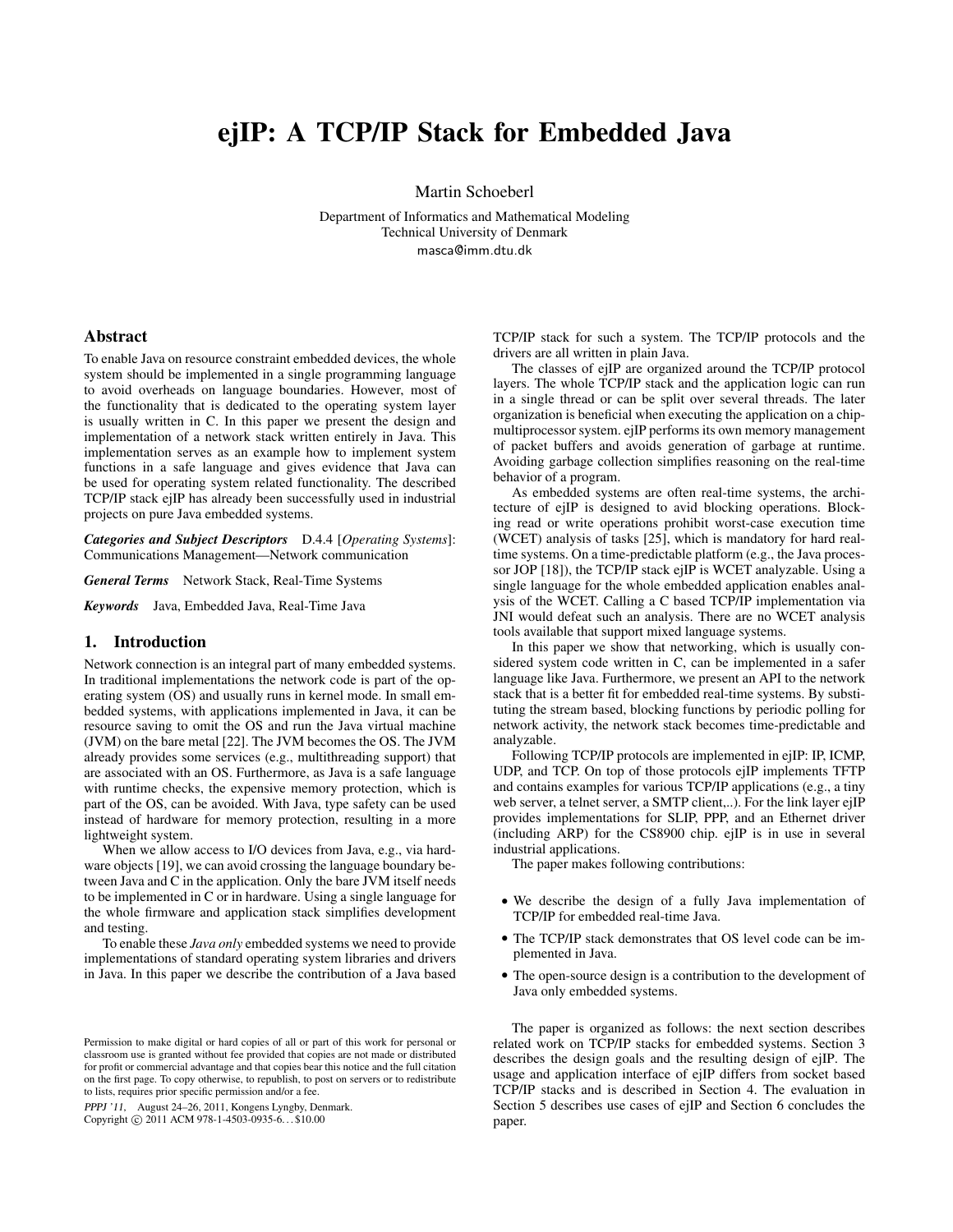

Figure 1. An example usage of ejIP with the link layer and upper layers in different threads. The example contains two UDP applications and one TCP application.

# 2. Related Work

Most standard TCP/IP stacks are based on the Berkeley TCP/IP implementation included in Berkeley's Unix [12]. This first Unix implementation that included an implementation of the Internet Protocol also introduced the BSD socket API for networking, which is now the de-facto standard API for networking and evolved into the POSIX socket API [10].

However, this TCP/IP implementation is written for desktop and server machines and usually to large for embedded systems. Therefore, several cleanroom implementations of TCP/IP for embedded systems have been developed. Furthermore, the BSD socket API needs multi-tasking support and therefore many TCP/IP stacks for small embedded devices provide a different API, which relies on polling and event driven applications. With ejIP we follow a similar approach for the API.

Probably the most successful TCP/IP stack implementations for embedded devices are *lwIP* (lightweight IP) and *uIP* (micro IP) [3]. The main difference between lwIP and uIP is the handling of TCP retransmissions. While lwIP keeps the packet buffers allocated for retransmission, applications using uIP have to reproduce the data on a retransmission. The later approach further saves memory. Both TCP/IP stacks implement an API that differs from the BSD sockets. The application contains a main control loop, which checks for arrived packets and timeouts. Both generate application events. A programming abstraction called protothreads [6] can simplify application programming for the event-driven uIP and lwIP stack. uIP has recently been extended to support IPv6 [7].

Microcontroller companies often provide a TCP/IP stack optimized for their product, e.g., Microchip's TCP/IP stack includes its own cooperative multitasking system [15]. Therefore, the user tasks have to be written in cooperative style and longer jobs have to be divided into multiple tasks. ejIP can be used in a similar fashion for a single-threaded runtime, but all operations in ejIP are correctly synchronized and multithreading is fully supported. An a chip-multiprocessor, such as the JOP CMP [14], different layers of the TCP/IP stack can run in multiple threads on multiple processors.

In order to reduce processing overhead in embedded systems, the Linux TCP/IP code has been adapted to avoid packet copying [2]. It has been reported that the processing overhead can be decreased by up to 63% and the object code size is reduced by 22%. To transfer data between user mode and kernel mode the virtual memory system needs to remap memory pages. With ejIP we also implement a zero copying TCP/IP stack, but due to the safety of Java no page remapping is needed.

Wireless sensor network (WSN) devices have extreme resource constraints. However, even for those small devices IP is now considered as preferred communication protocol [16]. Using IP in WSN is an important step towards the 'Internet of Things'. The uIP TCP/IP stack was one of the first implementations of TCP/IP

for WSNs [4, 5]. Later implementations of TCP/IP for WSN adapt the TCP/IP congestion control algorithm to fit better for a network link with high packet losses [26].

The idea of using a safe language for OS related tasks is explored in Singularity [9]. Singularity is a research OS based on a runtime managed language (an extension of C#) to build a software platform with the main goal to be dependable. A small HAL (IoPorts, IoDma, IoIrq, and IoMemory) provides access to PC hardware. The Singularity OS uses device objects and interrupt handlers to enable device drivers in C#.

There are not (yet) so many *Java only* embedded systems available. Therefore, there are not that many Java implementations of TCP/IP available. One exception is the runtime library for the Java processor jamuth [24]. It contains a TCP/IP stack in Java that supports ARP, ICMP, UDP, and TCP.<sup>1</sup> As this TCP/IP stack is a closed source, commercial implementation, no implementation details are available.

The development of a Java only ecosystem for embedded devices is a chicken-egg problem. Without having all drivers available in Java source, a C-based OS is needed. Without a true Java only runtime there is no incentive to develop Java-based file systems, network stacks, and I/O device drivers. To help to solve this chicken-egg problem we provide the ejIP network stack in opensource. A Java port of the YAFFS (Yet Another Flash File System) file system for NAND Flash is also available in the JOP distribution.

## 3. Design

The first version of ejIP has been released around 2003, containing the basic protocols, but only a stripped down version of TCP to support a single HTTP request. Since then, ejIP has been extended with TCP support. The packet communication between the different layes has been reorganized to take advantage of chipmultiprocessors by using non-blocking queues. In the following section only the latest version of ejIP is described.

Figure 1 shows an example configuration of ejIP. The link layer for PPP communicates with the upper layers via two nonblocking queues (SRSWQ). Therefore, it can run in its own thread (or processor). Net dispatches received packets to Udp and Tcp. Those forward packets to the applications, which implement either the UdpHandler or the TcpHandler interface. The handlers are executed within the Net thread. If TCP/IP applications shall run on their own processor core, the non-blocking queues can be used to further delegate packet processing from the handlers to application threads.

<sup>&</sup>lt;sup>1</sup> Private communication with Sascha Uhrig.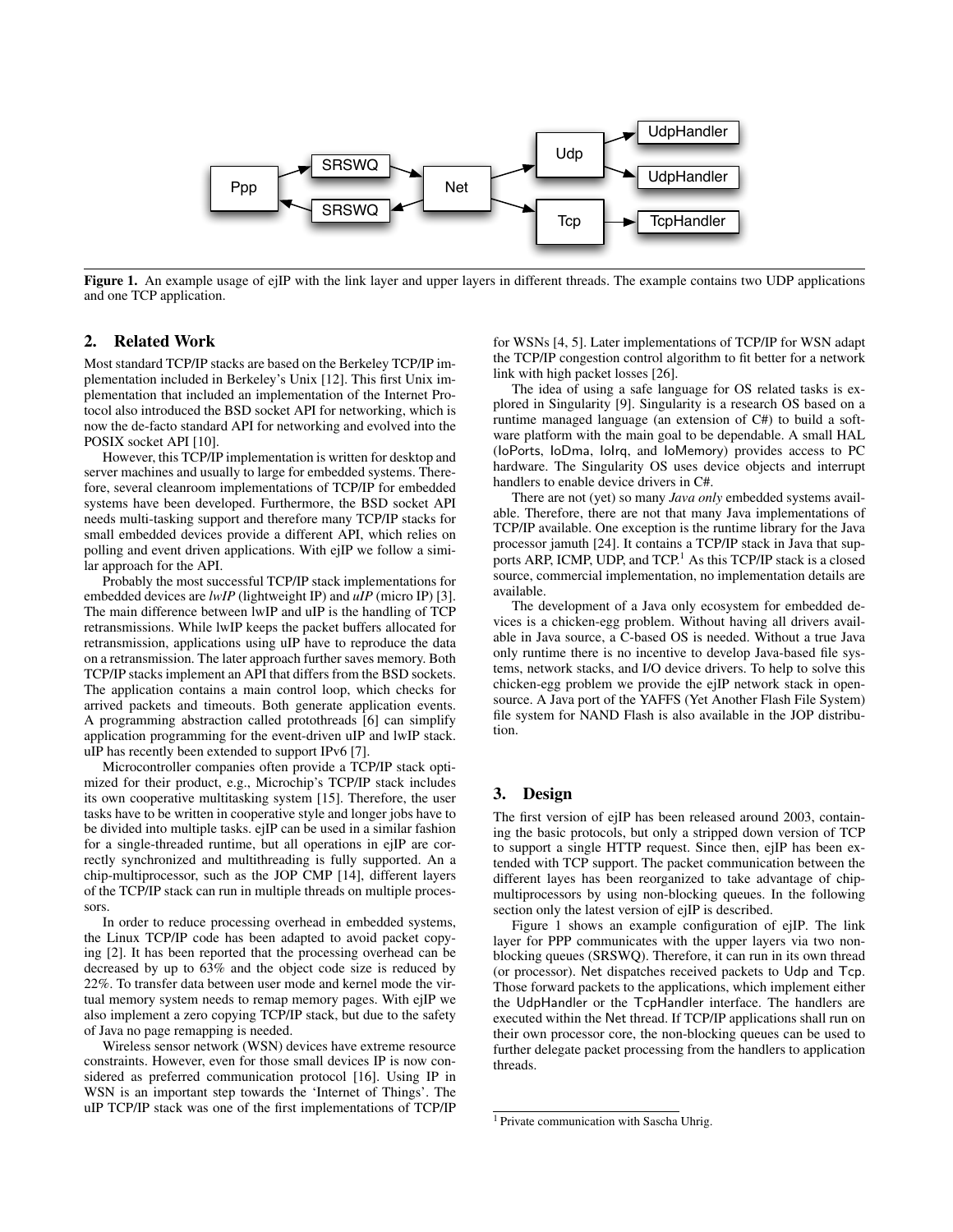## 3.1 Design Goals

For a resource constraint embedded system we state following design goals for ejIP:

- Low memory footprint
- Compatible with real-time systems
- Avoid garbage collection

Low memory footprint is the one of the main constraints for embedded systems. The class files of the whole ejIP make up 104 KB. The largest classes are the link layer driver for PPP and Ethernet. An application usually includes only one of the link layer drivers. A compiled and linked application including ejIP and a simple HTML server needs 76 KB on JOP.

To use a TCP/IP stack in real-time systems two properties have to be fulfilled: the code needs to be WCET analyzable and the design needs to fit for the periodic task model of real-time systems. For the WCET analysis all loop bounds need to be known. For the periodic task model blocking on a resource shall be avoided.

Garbage collection (GC) is an essential part of the Java language. However, in real-time Java GC is usually avoided and the scoped memory model is used for temporal dynamic storage. In ejIP all buffers and data structures are allocated at the creation of the TCP/IP stack objects and no new objects are allocated at runtime. The buffers for the network data are reused and organized in a pool.

## 3.2 Safety-Critical Java

As Java Specification Request 302 (JSR 302) a new standard of Java for usage in safety-critical systems is proposed. Safety-Critical Java (SCJ) [8] is an extended subset of the Real-Time Specification for Java (RTSJ) [1]. SCJ has tow operation modes: mission initialization without real-time guarantees and mission execution where all tasks have to meet deadlines. The real-time tasks are organized as handlers that are releases periodically by the SCJ scheduler. Therefore, a SCJ application has to be organized as periodic tasks. The API of ejIP, with the polling network interface and handlers for the UDP and TCP packets, fits well into this model of computation.

SCJ disallows garbage collection. For allocation of temporal objects RTSJ style scoped memories can be used. However, those scoped memories are thread private and can not be used for communication between threads. All objects that are shared between threads have to be allocated at mission initialization time. The preallocation of the packet buffers at application start in ejIP fits well for SCJ. Packets are managed in a pool and no dynamic data is allocated at runtime.

#### 3.3 The Components and Communication

The code is organized around the layers of TCP/IP. The main classes are:

- Ejip represents one instance of the TCP/IP stack. An application can instantiate several independent TCP/IP stacks. At creation the maximum buffer sizes and the number of buffers can be set. The pool of free packet buffers is managed by Ejip.
- Net creates the objects that implement IP, UDP, and TCP. Net implements a Runnable that has to be executed periodically. Within Nets run() method packets are received from the link layer and distributed to UDP or TCP. ICMP ping requests are directly handled within Net.
- Ip is a passive class that contains utility functions for IP header generation and reading and writing data into the packet buffer.
- Udp handles UDP packets. Applications using UDP have to register an UdpHandler with the receiving port number. When Udps process() method is invoked from Net, the packet is forwarded to the registered handler. If no handler is registered for the port, the packet is simply dropped. Udp implements a Runnable and within run() the handlers' periodic loop functions are executed.
- Tcp handles, similar to Udp, the TCP packets. TCP applications have to implement the abstract class TcpHandler and register it with a port number. A TCP connection is represented by a TcpConnection. Tcp is also an active class and processes the TCP timeouts in the run() method. Tcp also invokes the handlers' periodic loop functions.
- Tftp implements the Trivial File Transfer Protocol (TFTP). TFTP is a simple stop-and-go file transfer protocol on top of UDP. Therefore, the implementation is very lightweight. TFTP is primarily used to program the Flash to update the software in the field after deployment over the Internet.

At least one link layer object needs to be created. Each link layer class implements Runnable and run() has to be executed periodically to poll the receiving hardware. At the link layer following classes represent different protocols:

- CS8900 represents a link interface to the Ethernet with the popular CS8900 chip. The CS8900 chip contains SRAM for packet buffering and is used in polling mode by CS8900. The code of CS8900 has been derived from the Linux driver for the CS8900 chip. For the Ethernet to Internet address translation the class Arp handles ARP requests and replies.
- Slip implements the SLIP protocol and also handles the special variation of SLIP under Windows. Slip uses a class Serial for the access to the serial port. This class is device specific and has to be adapted to the target hardware and runtime system.
- Ppp implements the point-to-point protocol (PPP). PPP was used in the early days of the Internet for modem access. Today mobile devices connected to the Internet via GSM or GPRS map the mobile network connection to PPP. This mapping is a little bit problematic. For example, user identification used by PPP is only simulated by the modem and connection errors (such as wrong password) are not detected at this stage, but later signaled by an unrelated error. Ppp also handles the modem interface with modem setup, dialing, and modem hangup.
- Loopback is a simple loopback device. It moves packets from the send queue into the receive queue. The main usage of the loopback interface is for benchmarking of ejIP. ejIP is also part of JemBench [20], a benchmark for embedded systems.

The active objects exchange packets via non-blocking single reader/writer queues [11]. In the original version of ejIP the communication between the different components was handled via a packet pool. This implementation was efficient for single core processors. However, on a chip-multiprocessor [14], where real concurrency is available, this single packet pool became the bottleneck. Therefore, the single reader/writer queues have been implemented.

## 3.4 Zero Copy Stack

As Java is a safe language there is no need to distinguish between user and kernel mode in the TCP/IP stack. Memory access is safe due to strong typing and runtime checks (e.g., array bound checks). Therefore, packet data is never copied within ejIP. A packet buffer is filled on reception by the link layer and the buffer is forwarded through the layers. A send packet is filled by the application and forwarded towards the link layer for transmission. Very simple applications, e.g., ping reply in ICMP, just respond with a packet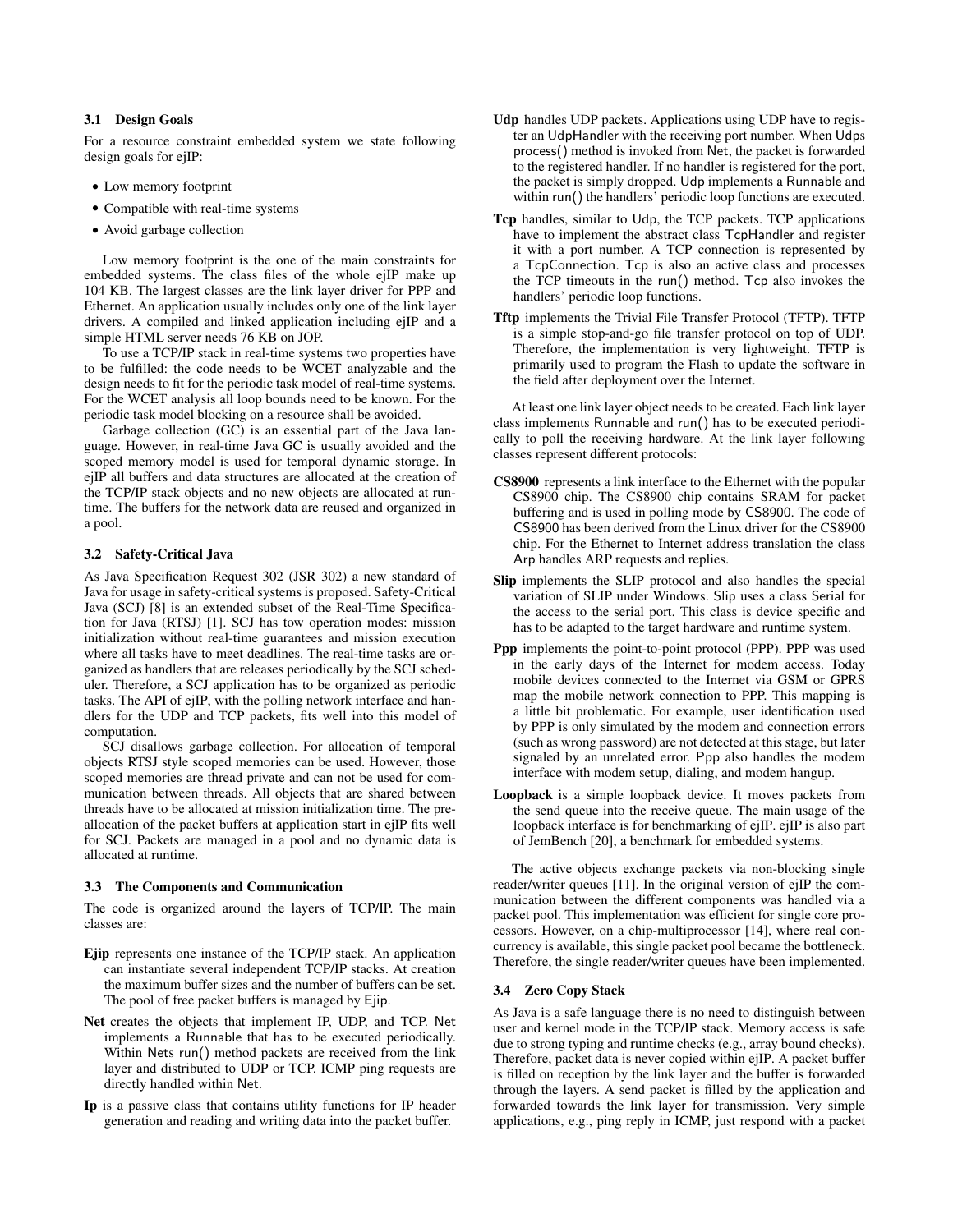```
new RtThread(NET_PRIORITY, NET_PERIOD) {
        public void run() {
                for (;;) {
                         waitForNextPeriod();
                         net.run();
                }
        }
};
```
Figure 2. Using JOPs real-time thread for the periodic Net loop.

on a received package. Those applications can reuse the received packet buffer for the reply.

#### 3.5 Single and Multithreaded Usage

Several classes are *active* classes where a method has to be executed periodically. These active functions can be invoked from a single thread or can be distributed to several threads or processor cores. The active classes are: the link layer, Net, Udp, and Tcp.

On JOP a simple real-time thread system is available. Each thread is represented by RtThread and shall implement an infinite loop within run() with a call to waitForNextRelease() to suspend the thread. The thread is resumed again after its period. This is similar to periodic threads in the RTSJ [1]. Figure 2 shows the usage of an RtThread for the periodic invocation of run().

On a plain Java system this periodic behavior can be simulated with a call of sleep(). For a single threaded usage of ejIP a single loop can be used to invoke all relevant methods. As ejIP uses polling and handler based distribution of packets, the TCP/IP application is automatically included.

#### 3.6 Real-Time Systems

Real-time threads (or tasks) are usually organized as periodic threads. Each thread has a period and a priority assigned according the period (or deadline). Fixed priority, preemptive schedulers are used for task scheduling. To make WCET and schedulability analysis feasible threads shall not block. The BSD socket based API is based on blocking calls for read and write operations and therefore not the first choice for an analyzable real-time system.

The organization of ejIP into periodic tasks fits well for realtime Java systems, such as the RTSJ [1] or SCJ [8]. All parts of ejIP are organized as periodic, polling tasks. No blocking can occur. The code contains only bounded loops and is WCET analyzable. We have used ejIP as an example to test the WCET analysis tool for JOP [21].

## 4. Application Program Interface and Usage

ejIP provides its own API for network programming instead of using the standard Java, socket based network API. The reasons for this are twofold: (1) the handler based API of ejIP uses less resources and can even be used without any threading support of the JVM; (2) avoiding blocking read or write operations enables usage of ejIP in real-time systems.

An UDP or TCP application has to implement a handler class. The handler contains a method that is invoked on a packet receive. Furthermore, each handler contains a method that is periodically invoked for any time related processing.

Figure 3 shows the abstract class of a TCP handler that an application needs to implement. The TcpHandler class contains also the reference to the object that represents the TCP connection. Two different methods are invoked with the receiving packet as parameter: established() when a new connection is established and request() on a received packet otherwise. Both methods return public abstract class TcpHandler implements Runnable {

/∗∗ ∗ The connection we are handling ∗/ protected TcpConnection connection; /∗∗ ∗ Connection is established. Transfer can start. ∗/ public abstract Packet established(Packet p);

/∗∗ ∗ handle one request on the registered port. ∗/ public abstract Packet request(Packet p);

/∗∗ ∗ Close connection ∗/ public abstract boolean finished(); /∗∗ ∗ Application logic that gets invoked periodically ∗/ public void run() { }

Figure 3. The TCP handler interface

a packet to be sent back. The application can reuse the packet buffer of the received packet for the reply. On a connection close the method finished() is invoked. The run() method is invoked periodically and can be overwritten by the TCP application to perform time related functions. Within the run() methods new TCP packets can be generated and enqueued for transmission.

#### 4.1 Usage Example

}

As a usage example Figure 4 shows a very simplified Telnet demon. It listens on port 23 for a connection and understands one *command*: hello. On connection establishment a greeting message is sent back. The received packet is just reused and the greeting message is set with a utility function of Ip. Within request() depending on the input message (the command hello is recognized) either the Hello message or an empty TCP package is sent back. This example also shows usage of ejIP in a single thread. Within an infinite loop in main() the link layer and the network stack are invoked.

## 5. Evaluation

The best proof of the usefulness of a software package is usage in real applications. The TCP/IP stack ejIP is part of the distribution of JOP and in use in several industrial applications [17]. In the following section we describe some projects that we are aware of that use ejIP.

#### 5.1 The SCADA Device TeleAlarm

TeleAlarm (TAL) is a typical remote terminal unit of a supervisory control and data acquisition (SCADA) system. It is used by the Lower Austria's energy provider EVN (electricity, gas, and heating) to monitor the distribution plant and to remotely control gas valves. The TAL contains several EMC protected digital input and output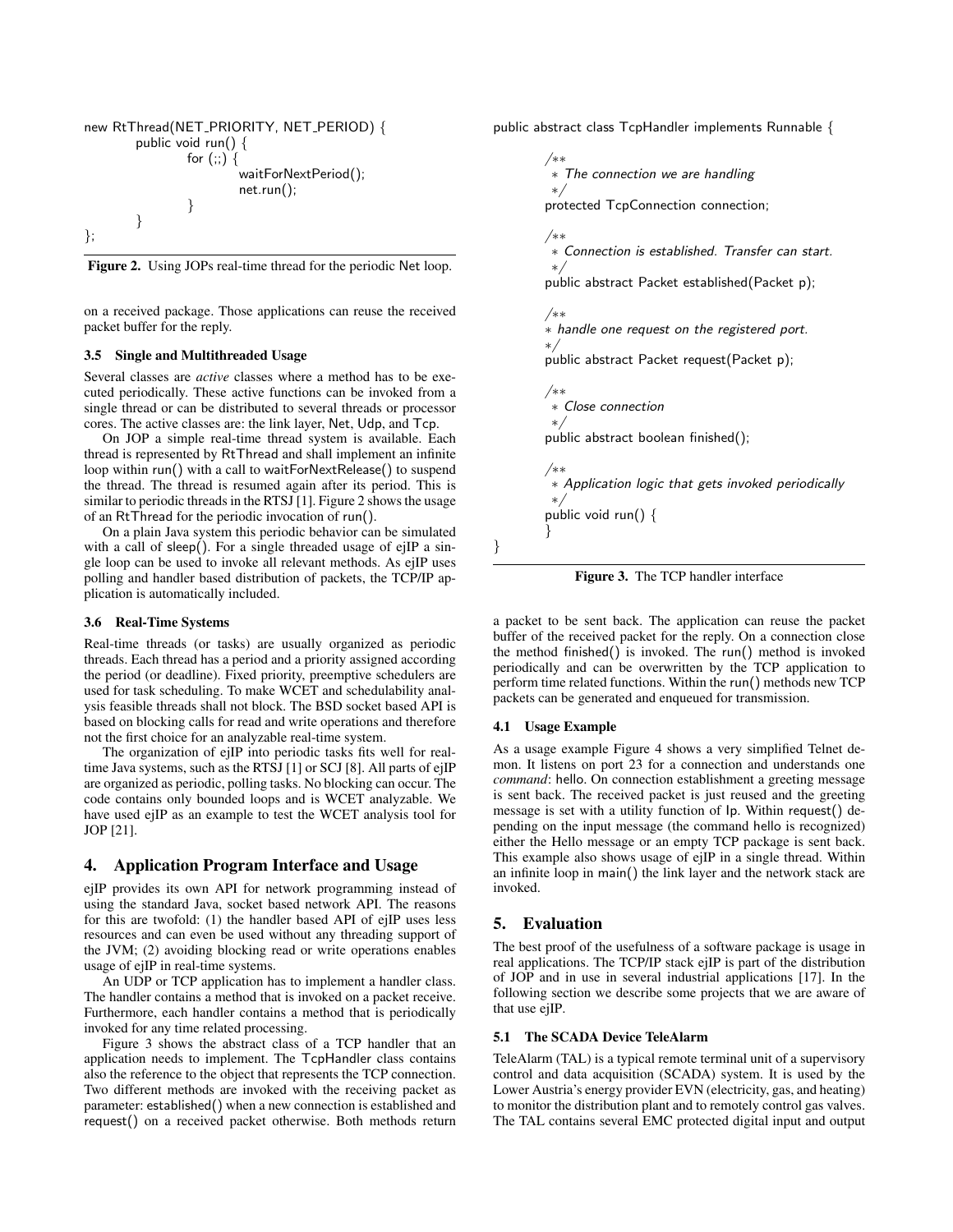```
public class Telnetd extends TcpHandler {
        static Net net;
        static LinkLayer ipLink;
        StringBuffer sb = new StringBuffer();StringBuffer \text{cmd} = \text{new StringBuffer});
        public static void main(String[] args) {
                 Ejip ejip = new Ejip();
                 net = new Net(ejip);int[] eth = {0x00, 0xe0, 0x98, 0x33, 0xb0, 0xf8};
                 int ip = Ejip.makelp(192, 168, 0, 123);
                 ipLink = new CS8900(ejip, eth, ip);net.getTcp().addHandler(23, new Telnetd());
                  for (;;) {
                           ipLink.run();
                          net.run();
                 }
        }
        public Packet request(Packet p) {
                 StringBuffer hello =
                          new StringBuffer("Hello_from_JOP\r\n");
                 Ip.getData(p, Tcp.DATA, sb);
                 StringBuffer resp = null;
                 if (\text{sb.length}()!=0) {
                          for (int i=0; i<sb.length(); ++i) {
                                   char ch = sb.charAt(i);if (ch!='\n' && ch!='\r') {
                                            cmd.append(ch);
                                   } else {
                                            String s = \text{cmd.toString});
                                            if (s.equals("hello")) {
                                                     resp = helio;}
                                            cmd.setLength(0);
                                   }
                          }
                  }
                 if (resp != null)Ip.setData(p, Tcp.DATA, resp);
                   } else {
                          p.length = Top.DATA < 2;
                  }
                 return p;
        }
        public Packet established(Packet p) {
                 Ip.setData(p, Tcp.DATA, "Welcome_to_JOP\r\n");
                 return p;
        }
        public boolean finished() {
                 return false;
        }
}
```
Figure 4. Implementation of a minimal Telnetd example with the TcpHandler

ports, two 20 mA input ports, Ethernet connection, and a serial interface. Furthermore, the device performs loading of a rechargeable battery to survive power down failures. On power down, an important event for a energy provider, an alarm is sent.

The communication between the TAL and the main supervisory control system is performed with a proprietary protocol. On a value change TAL sends the new data to the central system. Furthermore, the remote units are polled by the central system at a regular base. The TAL itself also sends the actual state regularly. TAL can communicate via Internet/Ethernet, a modem, and via SMS to a mobile phone. The IP based version of the proprietary SCADA protocol uses UDP for communication. A simple web server displays the status of the digital and analog inputs. For safety and security reason there is no connection between the control network and the office network or the Internet.

The whole system is written in Java and uses JOP as execution platform. The UDP based communication and the web server uses an early version of ejIP.

#### 5.2 Support for Single Track Railway Control

Another application of ejIP is in a communication device to support single-track lines of the Austrian Railways (ÖBB). The system helps the superintendent at the railway station to keep track of all trains on the track. He can submit commands to the engine drivers of the individual trains. Furthermore, the device checks the current position of the train and generates an alarm when the train enters a track segment without a clearance.

At the central station all track segments are administered and controlled. When a train enters a non-allowed segment all trains nearby are warned automatically. This warning generates an alarm at the locomotive and the engine driver has to perform an emergency stop.

Figure 5 gives an overview of the system. The display and command terminal at the railway station is connected to the Intranet of the railway company. On the right side of the figure a picture of the terminal that is connected to the Internet via GPRS and to a GPS receiver is shown. Each locomotive that enters the track is equipped with either one or two of those terminals.

The current position of the train is measured with GPS and the current track segment is calculated. The number of this segment is regularly sent to the central station. To increase the accuracy of the position, differential GPS correction data is transmitted to the terminal. The differential GPS data is generated by a ground base reference located at the central station.

The exchange of positions, commands, and alarm messages is performed via a public mobile phone network (via GPRS). The connection is secured via a virtual private network that is routed by the mobile network provider to the railway company's Intranet. The application protocol is command/response and uses UDP/IP as transport layer. Both systems (the central server and the terminal) can initiate a command. The system that sends the command is responsible for retries when no response arrives. The deadline for the communication of important messages is in the range of several seconds. After several non-successful retries the operator is informed about the communication error. He is then in charge to perform the necessary actions.

Besides the application specific protocol based on UDP, a TFTP server is implemented in the terminal. It is used to update the track data for the position detection and to upload a new version of the software. The flexibility of the FPGA and an Internet connection to the embedded system allows upgrading the software and even the processor in the field.

#### 5.3 A Gyrotron Controller

Michel and Sachtleben at the Max-Planck-Institut für Plasmaphysik developed a Gyrotron controller based on JOP [13]. The Gyroton controller is used within the Wendelstein 7-X project, a research project on controlled nuclear fusion reaction. The Gyrotron controller implements time-critical control functions in hardware in an FPGA. The same FPGA also contains the soft-core processor JOP, which reads and writes parameters for the hardware controller. The values are received via an Ethernet connection. The whole application is written in Java and ejIP is used for the network stack.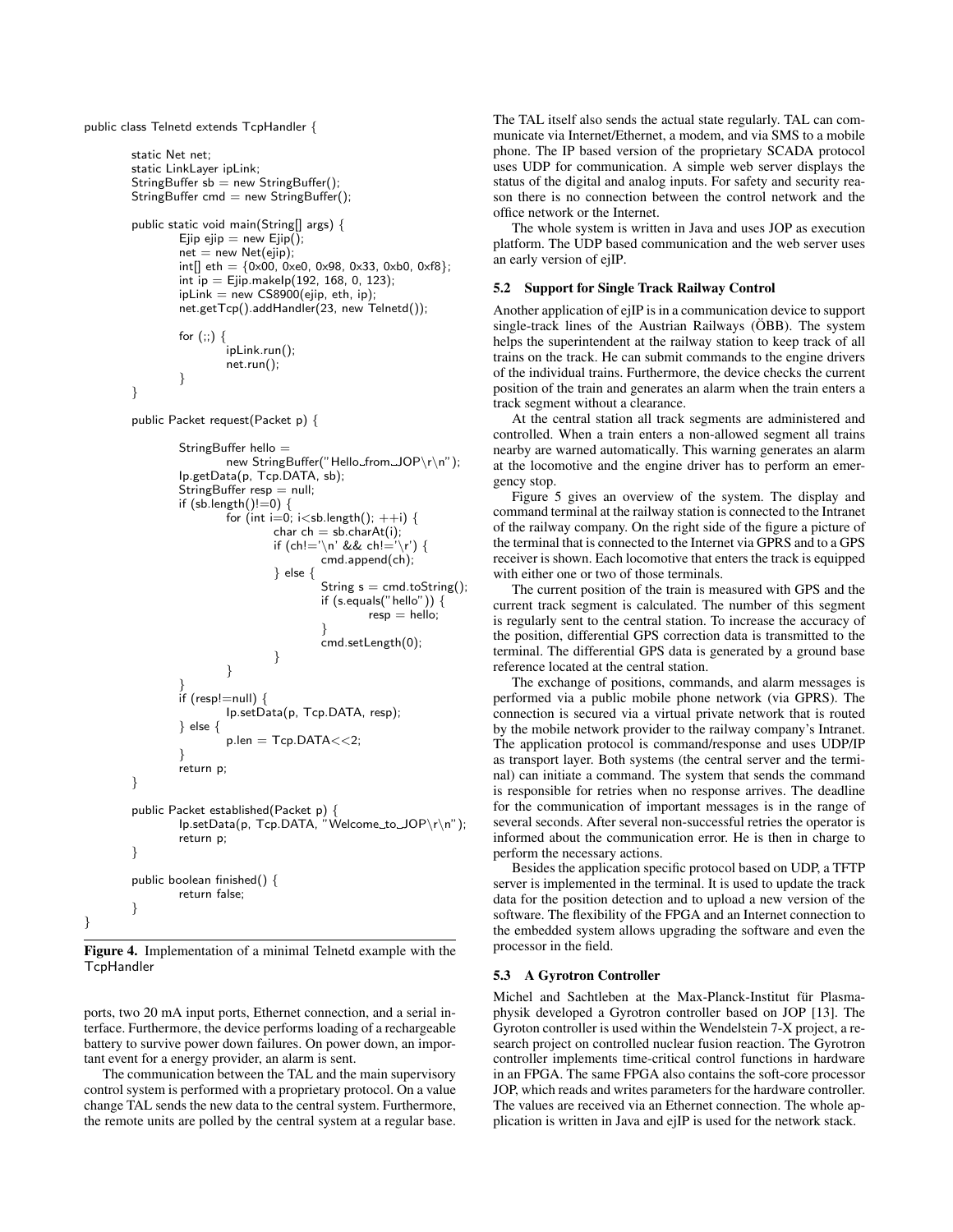

Figure 5. Communication in the support system for single-track railway control for the Austrian railway company

#### 5.4 Lessions Learned

The three described projects show applications from very different domains that use and rely on ejIP to handle the communication. Two aspects are common to all systems: soft real-time requirements can be better achieved via UDP and update of the embedded software is possible with TFTP.

The unusual polling model, instead of a stream based interface, of ejIP fits quite well for this kind of embedded applications. The ejIP interface was actually designed as a result of the embedded applications. Furthermore, the polling (non-blocking) interface to ejIP enables TCP/IP in single threaded environment. Therefore, very small JVMs, which support only a single thread of control, can use ejIP.

#### 5.4.1 Retransmission in UDP instead of using TCP

The transport layer, TCP in the case of the Internet, usually provides reliable communication. However, the timeouts in TCP are way longer than the communication deadlines within control systems. The approach in all three presented projects is to use a datagram-oriented protocol and to perform the timeout and retransmission at the application level. To simplify the timeout handling a simple command and response pattern is used. One partner sends a command and expects the response within a specific time bound. The command initiator is responsible for retransmission after the timeout. The response partner just needs to reply to the command and does not need to remember the state of the communication. After several timeouts the communication error is handled by an upper layer.

## 5.4.2 Software Update

Correction of implementation bugs during development can be very costly when physical access to the embedded system is necessary for a software update. Furthermore, a system is usually never really finished. When the system is in use, the customer often finds new ways to enhance the system and requests additional features.

Therefore, an important feature of a networked embedded system is a software and parameter update in the field. The described projects use the Internet protocol for communication and therefore TFTP is a natural choice. TFTP is a very simple protocol that can be

implemented within about 100 lines of code. It is applicable even in very small and resource constraint embedded devices.

It has to be mentioned that no advanced process is implemented to update the software during runtime [23]. In the railway application, the new software version is downloaded in the background and stored in a NAND Flash. On the next start of the device the software is copied from the NAND Flash to the regular Flash and the device reboots with the new software. The background download is implemented to avoid long startup times of the device when a new software version is available.

## 6. Conclusion

In this paper we presented a small TCP/IP stack, named ejIP, for embedded Java. It is implemented in Java and represents an example of using Java for tasks that are usually implemented within an operating system. Our overall goal is to implement a Java runtime system that does not need an operations system and can therefore be implemented in a single language – Java. Furthermore, ejIP is optimized for minimum resource consumption and usage in real-time systems. An example application with a small web server consumes 76 KB for the runtime system. The handler based application interface enables non-blocking execution of the TCP/IP stack, which is essential for real-time tasks.

## A. Source Access

The source of ejIP is open-source released under the BSD license (similar to the original BSD Unix source on which most TCP/IP implementations are based on). The source is part of the JOP distribution. Download information can be found at http://www. jopwiki.com/Download. The Java source of ejIP is located under java/target/src/common/ejip.

## Acknowledgments

I would like to thank Wolfgang Puffitsch for enhancing the TCP part of ejIP.

#### References

[1] Greg Bollella, James Gosling, Benjamin Brosgol, Peter Dibble, Steve Furr, and Mark Turnbull. *The Real-Time Specification for Java*. Java